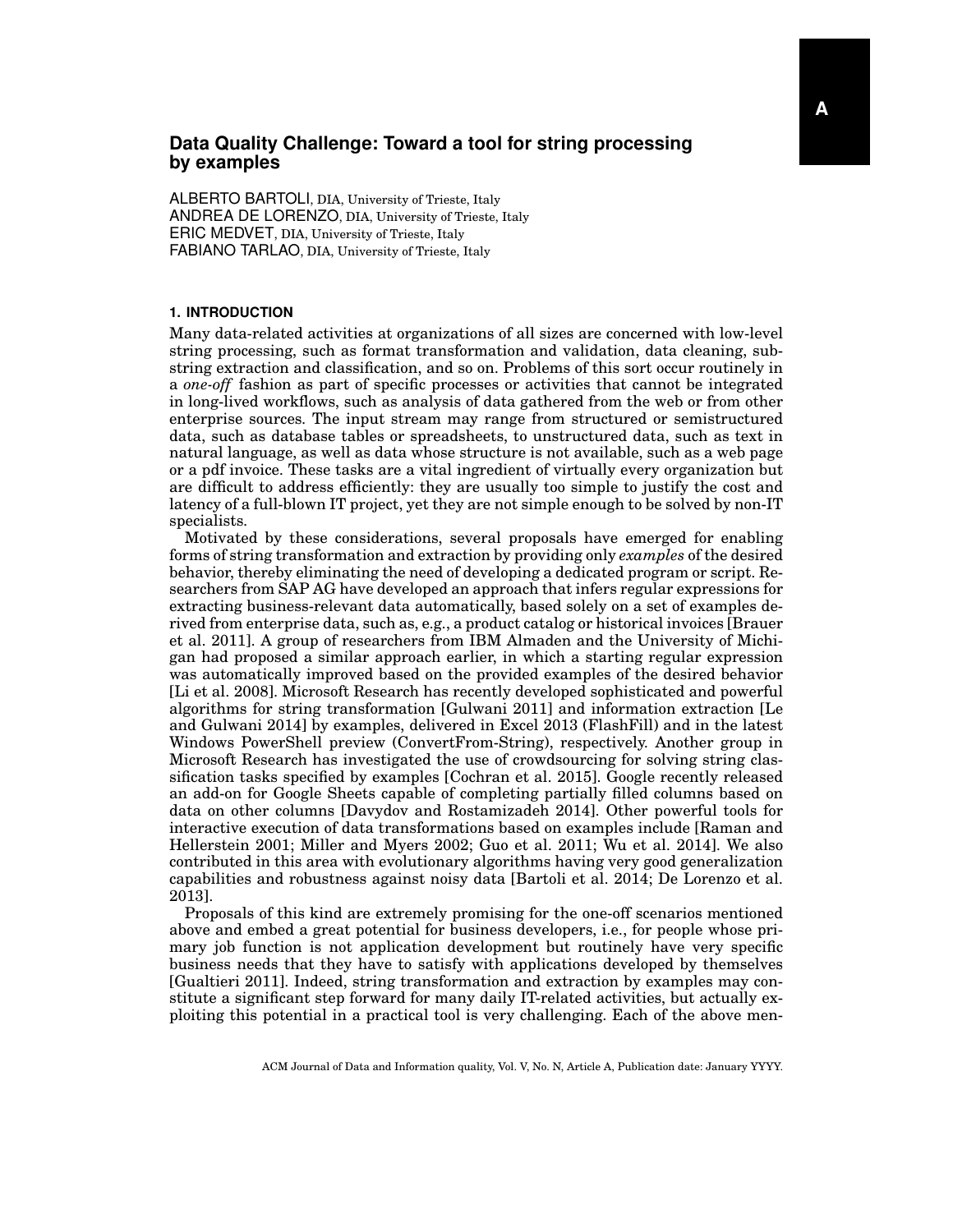tioned proposals is tailored to a specific kind of processing; no library embeds a broad range of methods addressing different needs; quality of the results depends strongly on the input data and may often be too low to be acceptable in practice. Moreover, understanding what can and what cannot be realistically obtained with each of those proposals on a given dataset is quite difficult.

## **2. CHALLENGES AND RESEARCH DIRECTIONS**

There have been many *programming by examples* proposals in the past [Smith et al. 2000] but it is fair to claim that none of them has had any widespread impact in practice. We believe a key reason for those failed attempts is that they aimed at supporting a general programming framework, rather than at fitting specific domains. As such, those failures should not discourage further research but should instead drive researchers to the development of highly *specialized* tools. To this end, one should identify a delicate balance between capability of the processing engine, practical usefulness of those capabilities and power of the learning machinery. Figuring out suitable trade-offs between these axes of the design space may be the key toward a practical solution.

There are also fundamental challenges related to the role of the examples of the desired behavior that the users provide to the system. In particular, the fundamental tension between *generalization* and *overfitting* is likely to be crucial in this context. Suppose, for example, that a user wants to anonymize the email addresses in a large collection of documents and provide examples in which all the email addresses happen to belong to a .com domain, or happen to be all 20 characters long, or happen to have a dot character in the portion preceding the @. Enabling the learning machinery to infer the general pattern that the user had in mind is clearly very difficult. Indeed, it may even be the case that the user actually requires an overfitting of the provided examples, i.e., only the very same input-output pairs provided in the examples have to be processed and any other possible input is to be left unchanged. There are many questions to be investigated in this respect: can a single tool accommodate such different needs effectively? should we expect the user to provide further pieces of information beyond examples of the desired input-output behavior? should that information be provided in advance or interactively? how should the user and the tool interact? We speculate that for many of those questions there is no single universally valid answer.

There are also fundamental challenges related to the *difficulty* of a given problem instance. For example, is inferring a pattern for extracting IP addresses more or less difficult than inferring one for extracting email addresses? Is inferring a pattern for extracting stock analyses more or less difficult than inferring one for extracting basketball statistics? How does the difficulty of inferring a given pattern depend on the provided examples? How does the difficulty of identifying a given pattern depend on the properties of the surrounding data that is *not* to be extracted or processed? Are the data to be processed *noisy* with respect to the pattern one is interested in? There is currently no principled way for providing useful answers to questions of this sort—the only approach being "try and see what happens". Indications of this sort would certainly be extremely useful for gaining insights into the current state of the art and for driving further research. They may also be highly useful to end users, as an indication of what may or may not be "practically feasible" with a given dataset, or for figuring out whether the user-provided examples are "adequate" for the task.

Finally, establishing a common benchmark suite representative of practically relevant applications and drawn from a broad range of different problem classes may certainly be of great help to move this field forward. Such a suite should be challenging enough to prevent rewarding trivial solutions, while at the same time not being exceedingly ambitious.

ACM Journal of Data and Information quality, Vol. V, No. N, Article A, Publication date: January YYYY.